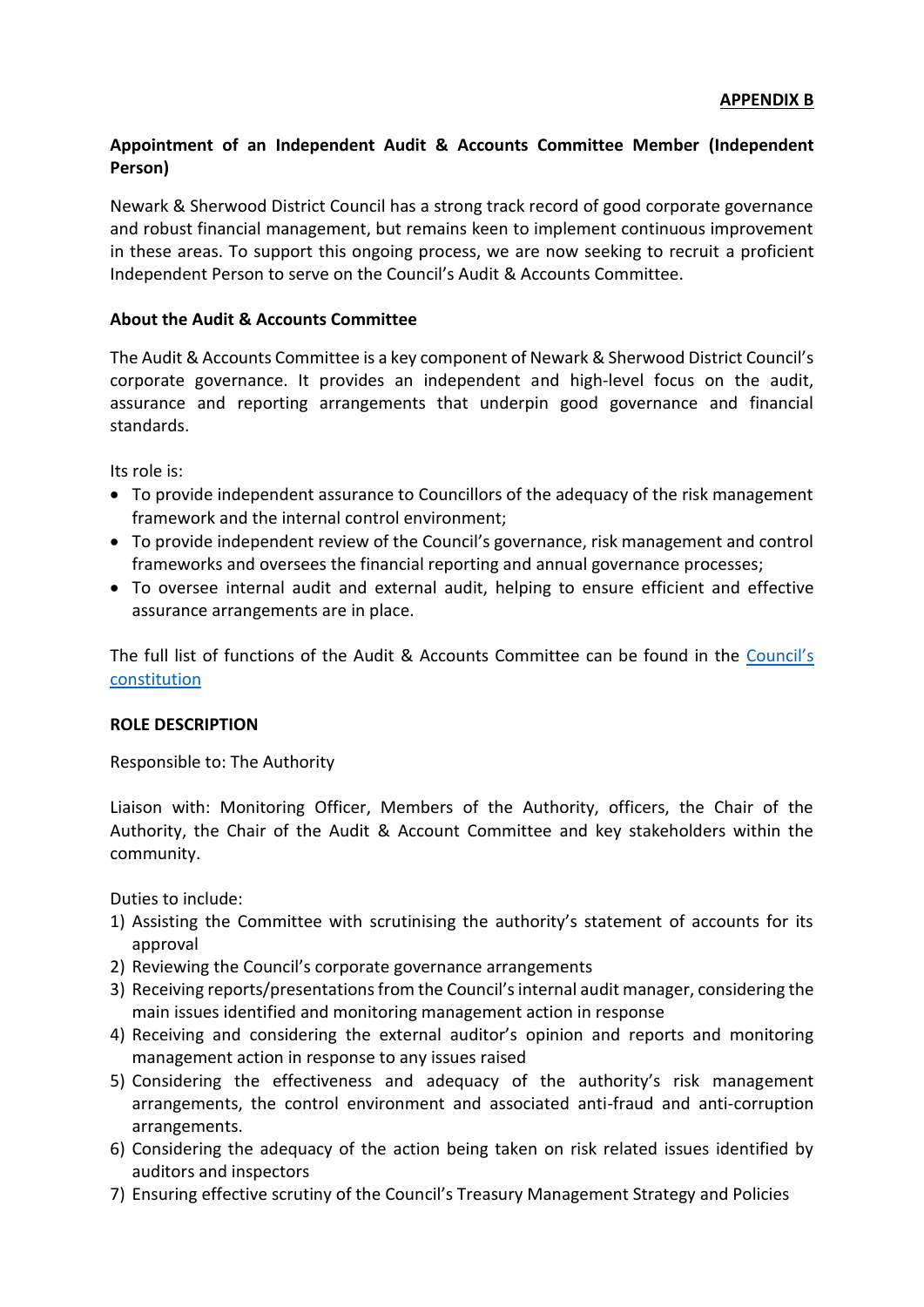# **SELECTION CRITERIA - SKILLS AND COMPETENCIES**

### **Experience**

- Experience of working in a medium/large organisation at a senior level or other experience which would give similar benefits.
- Financial Management experience (accountancy, audit or management of a large budget) would be advantageous.

### **Skills**

- An ability to understand complex issues and the importance of accountability and probity in public life
- An ability to analyse and question written and verbal reports on audit and risk management activities
- An understanding of the need for independence of audit from daily management responsibilities
- An ability to demonstrate integrity and discretion
- Effective interpersonal skills
- Be able to maintain strictest confidentiality of sensitive information

## **Knowledge**

All members of the Audit & Accounts Committee should have, or should acquire as soon as possible after appointment:

- An understanding of the objectives and key activities of the Council and current major initiatives and significant issues for the Council
- An understanding of the Council's structures and responsibilities, including key relationships with partners, businesses and organisations
- An understanding of the organisation's culture
- An understanding of any relevant legislation or other rules governing the organisation
- An understanding of corporate governance arrangements in place across the Council
- An understanding of the government environment generally
- An understanding of risk management
- Ensure effective scrutiny of the Council's Treasury Management Strategy and Policies

## **Eligibility for Appointment**

## **You must:**

- Have local connections and live within the District or carry out the main part of your work in the District
- Agree to abide by the provisions of the Council's Standing Orders and the Members Code of Conduct while serving on the Committee

## **You must not:**

- Be a Councillor or Officer of the Council or have been so in the preceding five years prior to appointment
- Be related to, or a close friend of, any Councillor or Officer of Newark & Sherwood District Council
- Have been convicted of any offence; the Council has the right to undertake a DBS check for any independent committee members
- Be an undischarged bankrupt
- Have significant business dealings with the Council
- Have a formal connection with any political group